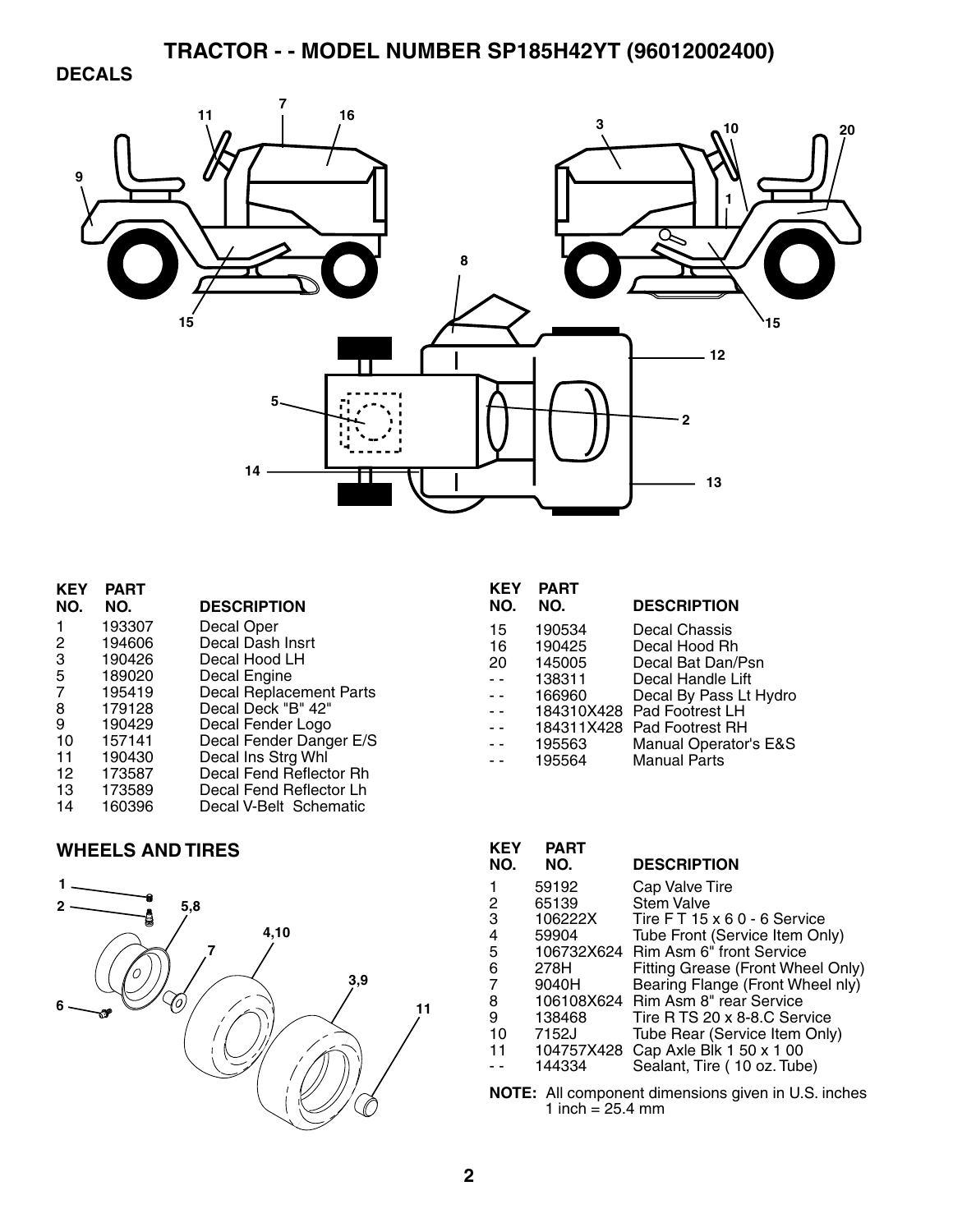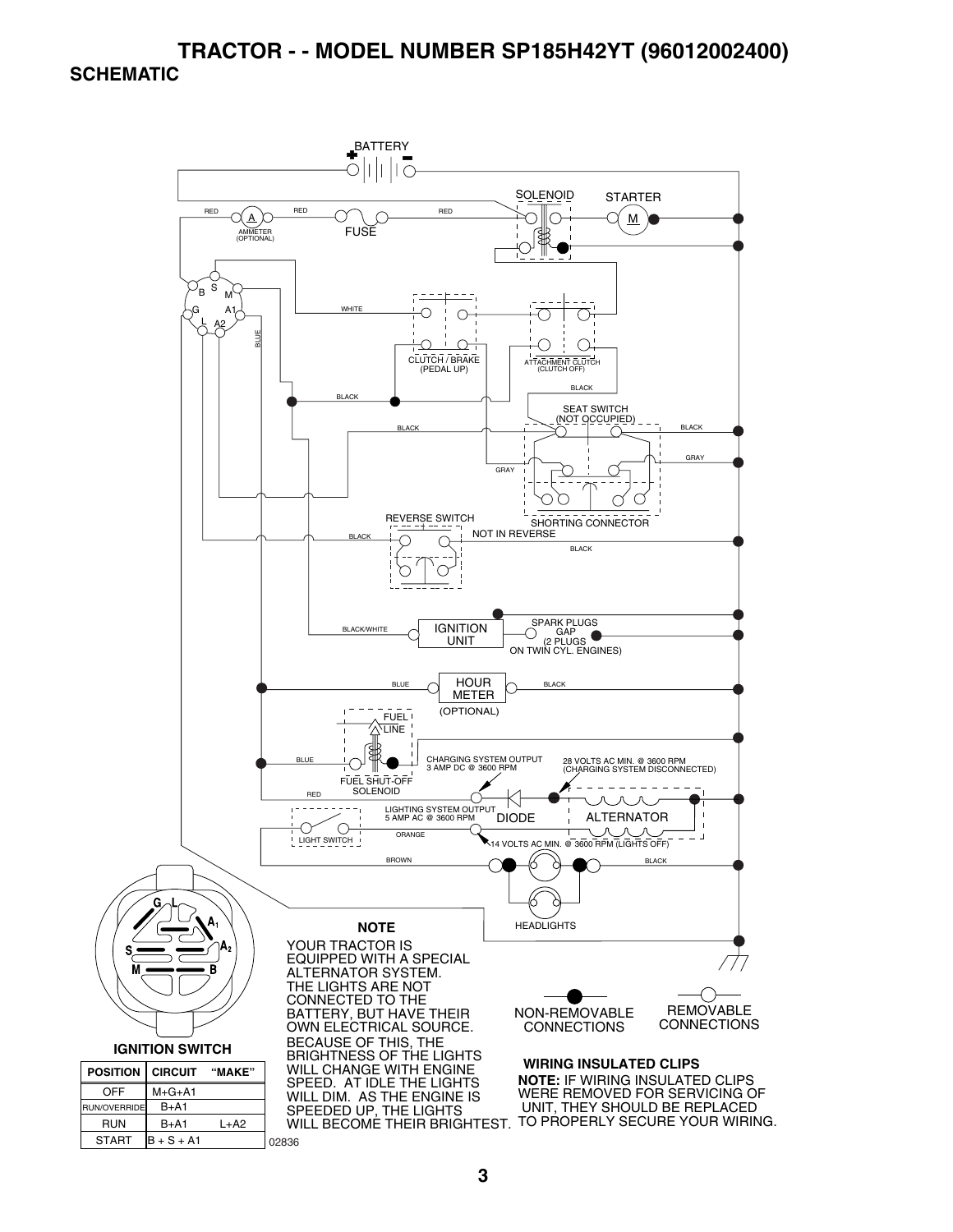**TRACTOR - - MODEL NUMBER SP185H42YT (96012002400) ELECTRICAL** 

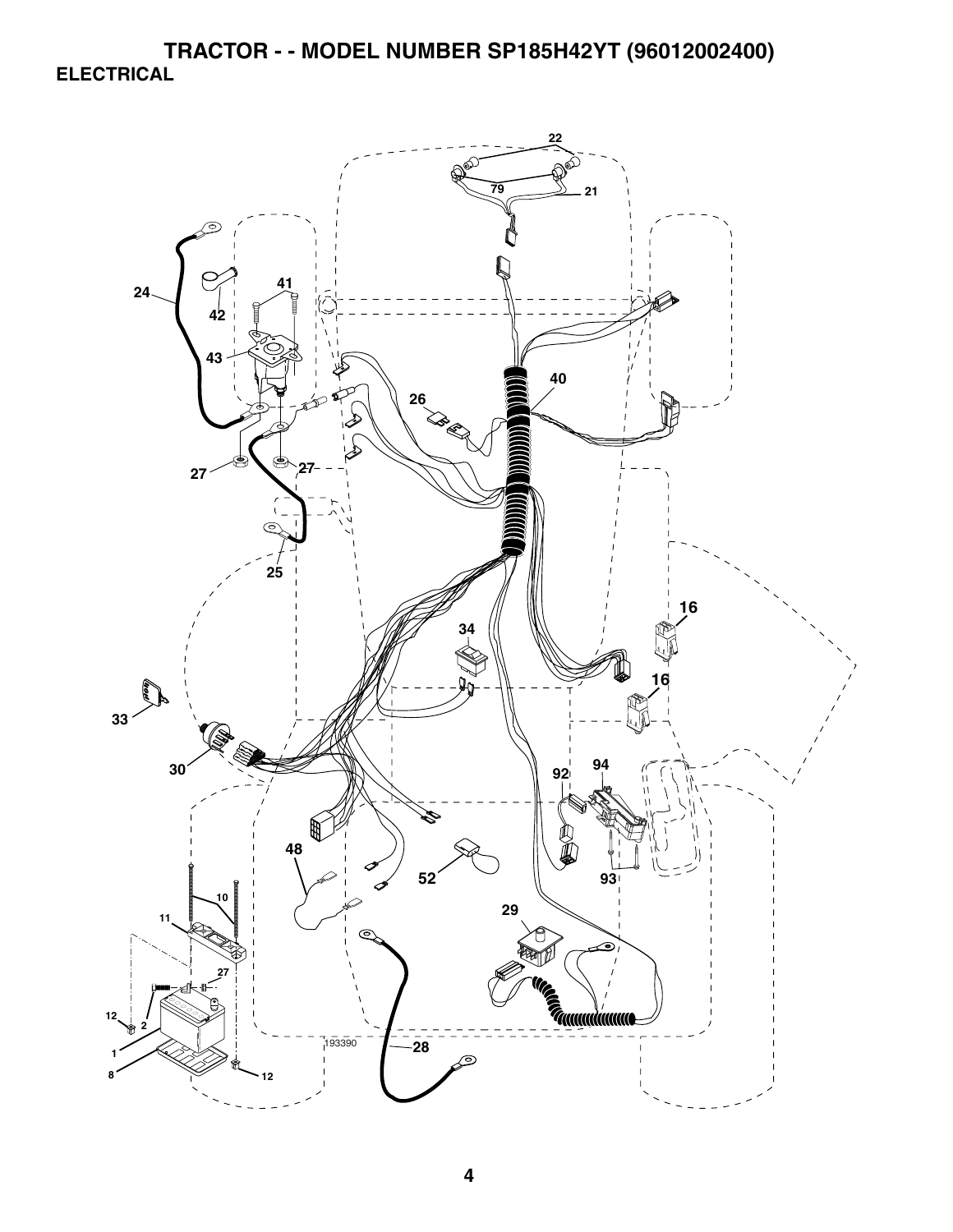### **TRACTOR - - MODEL NUMBER SP185H42YT (96012002400) ELECTRICAL**

| KEY      | <b>PART</b>      |                                            |
|----------|------------------|--------------------------------------------|
| NO.      | NO.              | <b>DESCRIPTION</b>                         |
| 1        | 136465           | Battery                                    |
| 2        | 74760412         | Bolt Hex Hd 1/4-20 unc x 3/4               |
| 8        | 7603J            | <b>Tray Battery</b>                        |
| 10       | 145211           | Bolt Battery Front1/4-20 x 7.5             |
| 11       | 150109           | Hold Down Battery Front Mount              |
| 12       | 145769           | Nut Push Nylon 1/4"Battery Front           |
| 16<br>21 | 176138<br>175688 | Switch Interlock                           |
| 22       | 4152J            | Harness Socket Light<br>Bulb, Light # 1156 |
| 24       | 8860R            | <b>Cable Battery</b>                       |
| 25       | 146148           | <b>Cable Battery</b>                       |
| 26       | 175158           | Fuse                                       |
| 27       | 73510400         | Nut Keps Hex 1/4-20 unc                    |
| 28       | 145491           | Cable Ground                               |
| 29       | 192749           | Switch                                     |
| 30       | 193350           | Switch Ign                                 |
| 33       | 140401           | Key Ign Molded Generic                     |
| 34       | 110712X          | Switch Light/Reset                         |
| 40       | 193390           | Harness Ign                                |
| 41       | 17720408         | Screw Thd Cut 1/4-20 x 1/2                 |
| 42       | 131563           | Cover Terminal Red                         |
| 43<br>48 | 178861<br>140844 | Solenoid                                   |
| 52       | 141940           | Ammeter Adapter<br>Protection Loop         |
| 55       | 17490508         | Screw Thd Cut 5/16-18 x 1/2                |
| 79       | 175242           | Socket Asm                                 |
| 90       | 180449           | Cover Terminal                             |
| 92       | 193465           | Harness Pigtail Reverse Switch             |
| 93       | 192540           | Screw Plastite 10-14 x 2.0                 |
| 94       | 191834           | Module Reverse ROS                         |
|          |                  |                                            |

**NOTE:** All component dimensions given in U.S. inches 1 inch = 25.4 mm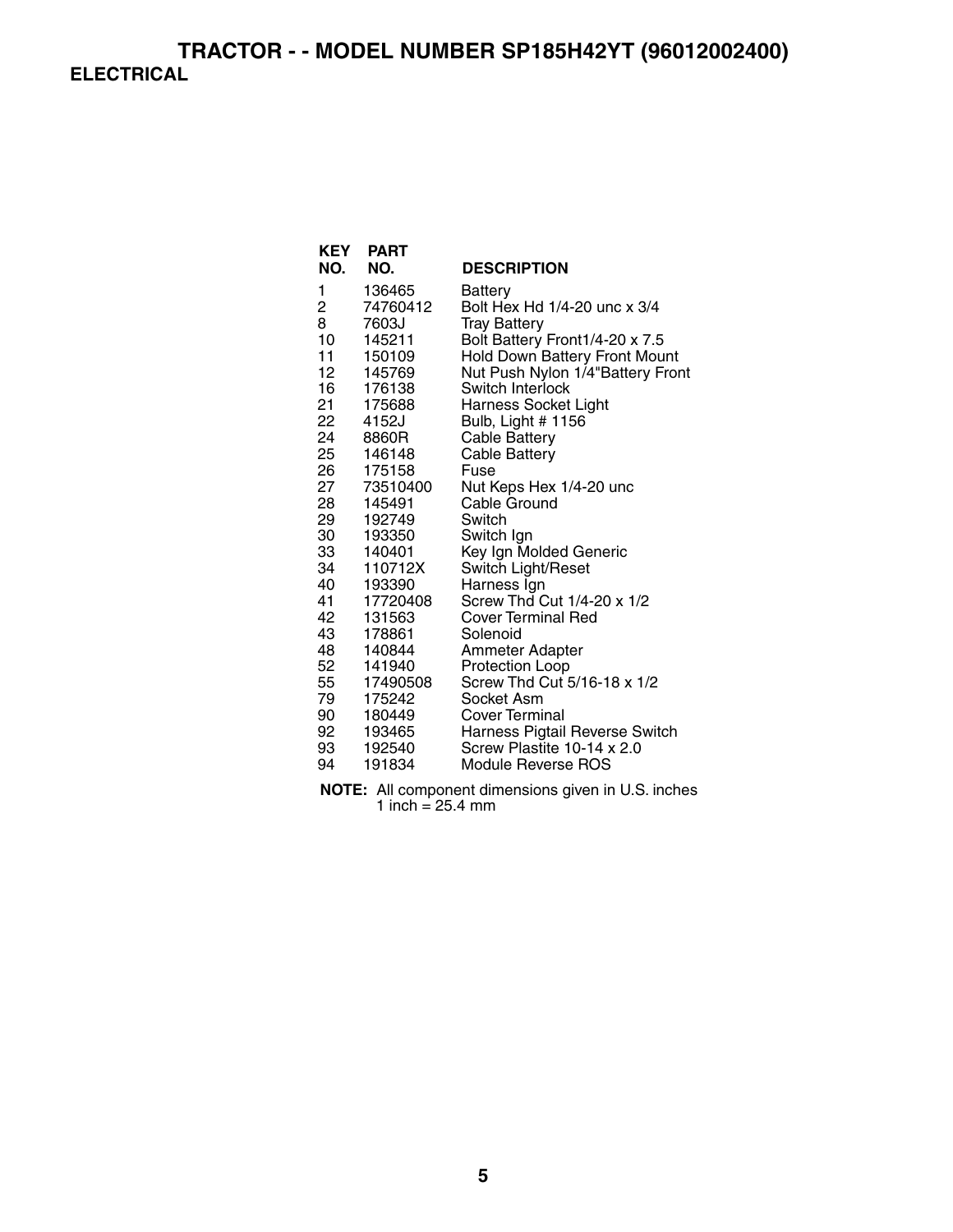**CHASSIS** 

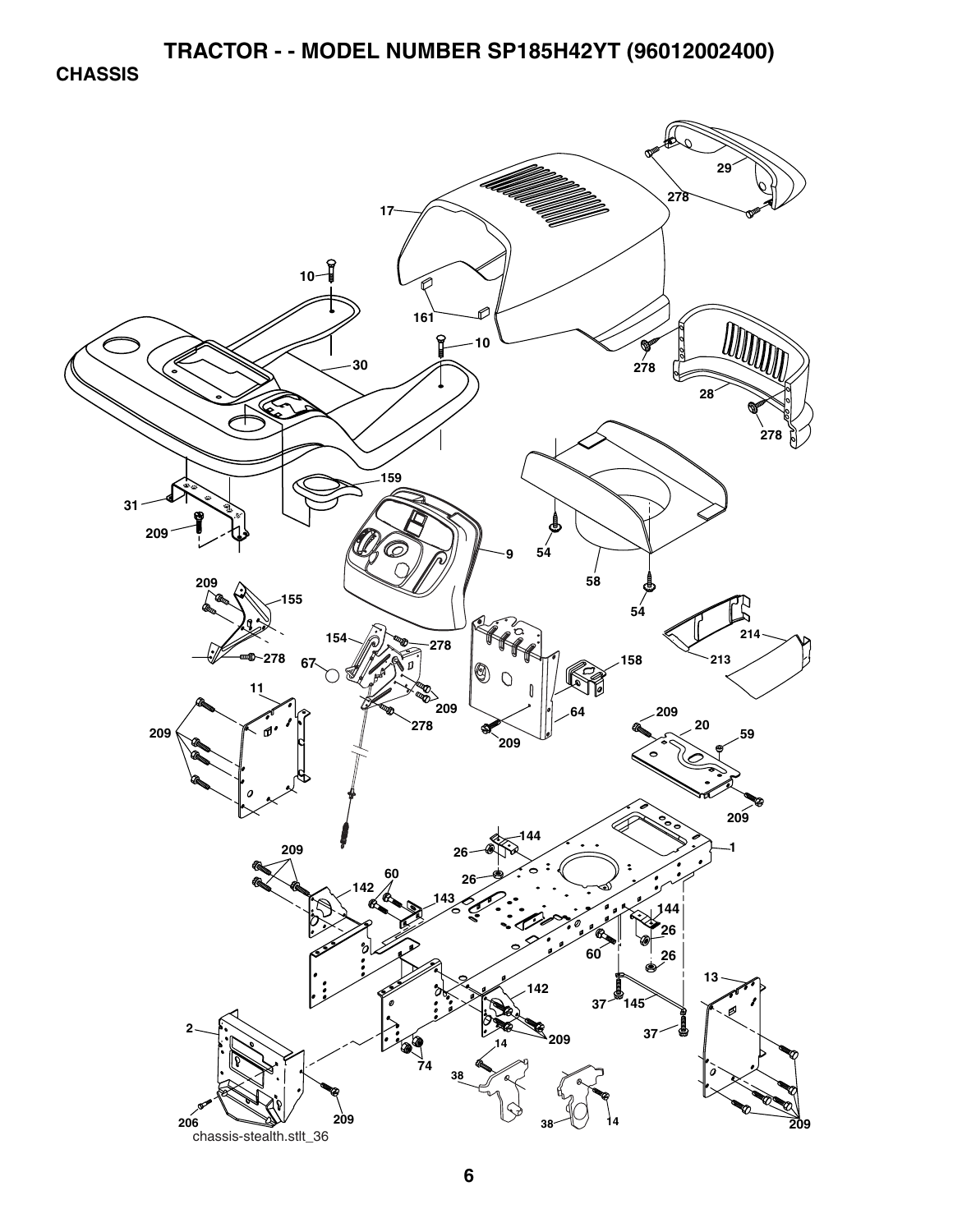**CHASSIS** 

| <b>KEY</b><br>NO. | <b>PART</b><br>NO. | <b>DESCRIPTION</b>                  |
|-------------------|--------------------|-------------------------------------|
| 1                 | 174619             | Chassis                             |
| $\overline{c}$    | 176554             | Drawbar                             |
| 9                 | 193610X428         | Dash                                |
| 10                | 72140608           | Bolt Carriage 3/8-16 x 1            |
| 11                | 167203             | Panel Dash Lh                       |
| 13                | 188702X010         | Panel Dash Rh                       |
| 14                | 17490608           | Screw Thdrol 3/8-16 x 1/2           |
| 17                | 175260X505         | Hood                                |
| 20                | 162026             | <b>Plate Battery</b>                |
| 26                | 73800600           | Nut Lock Hex W/Ins 3/8-16 unc       |
| 28                | 175289X428         | Grille/Lens Asm                     |
| 29                | 161840             | Lens Bar                            |
| 30                | 192393X505         | Fender                              |
| 31                | 139976             | <b>Bracket Fender</b>               |
| 37                | 17490508           | Screw Thdrol 6/16-18 x 1/2 TYT      |
| 38                | 175710             | <b>Bracket Asm Pivot Mower Rear</b> |
| 54                | 192512             | Screw Wshd Hex 10-32 x 5/8          |
| 58                | 175351             | Duct Air                            |
| 59                | 187495             | <b>Bushing</b>                      |
| 60                | 72140606           | Bolt Rdhd Sqnk 3/8-16 unc x 3/4     |
| 64                | 174997             | Dash Lower STLT                     |
| 67                | 106932X            | Knob Oval                           |
| 74                | 73680600           | Nut Crownlock 3/8-16 unc            |
| 142               | 175702             | <b>Plate Reinforcement STLT</b>     |
| 143               | 186689             | <b>Bracket Swaybar Chassis</b>      |
| 144               | 175582             | <b>Bracket Footrest</b>             |
| 145               | 156524             | Rod Pivot Chassis/Hood              |
| 154               | 192413             | Clutch Asm. Manual/Brkt             |
| 155               | 161900             | <b>Bracket Dash LH</b>              |
| 158               | 162037             | <b>Bracket Parking Brake</b>        |
| 159               | 155123X428         | Cupholder                           |
| 161               | 164655             | <b>Bumper Hood</b>                  |
| 206               | 170165             | Bolt Shoulder 5/16-18               |
| 209               | 17000612           | Screw Hexwsh Thdr 3/8-16 x 3/4      |
| 213               | 169848X428         | Skirt Grille LH                     |
| 214               | 169847X428         | <b>Skirt Grille RH</b>              |
| 278               | 191611             | Screw 10 x 3/4 Single Lead-Hex      |

**NOTE:** All component dimensions given in U.S. inches 1 inch  $= 25.4$  mm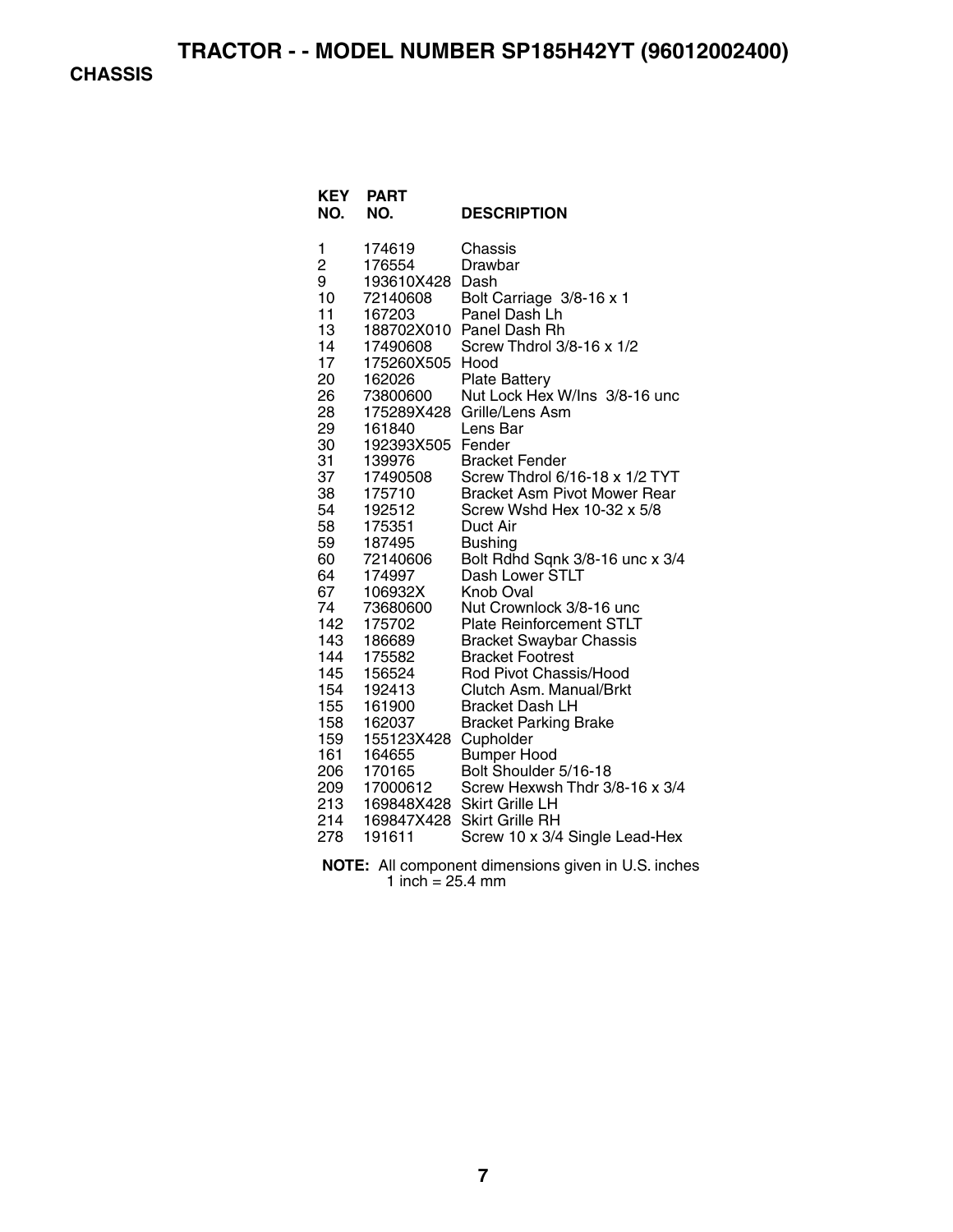**DRIVE** 

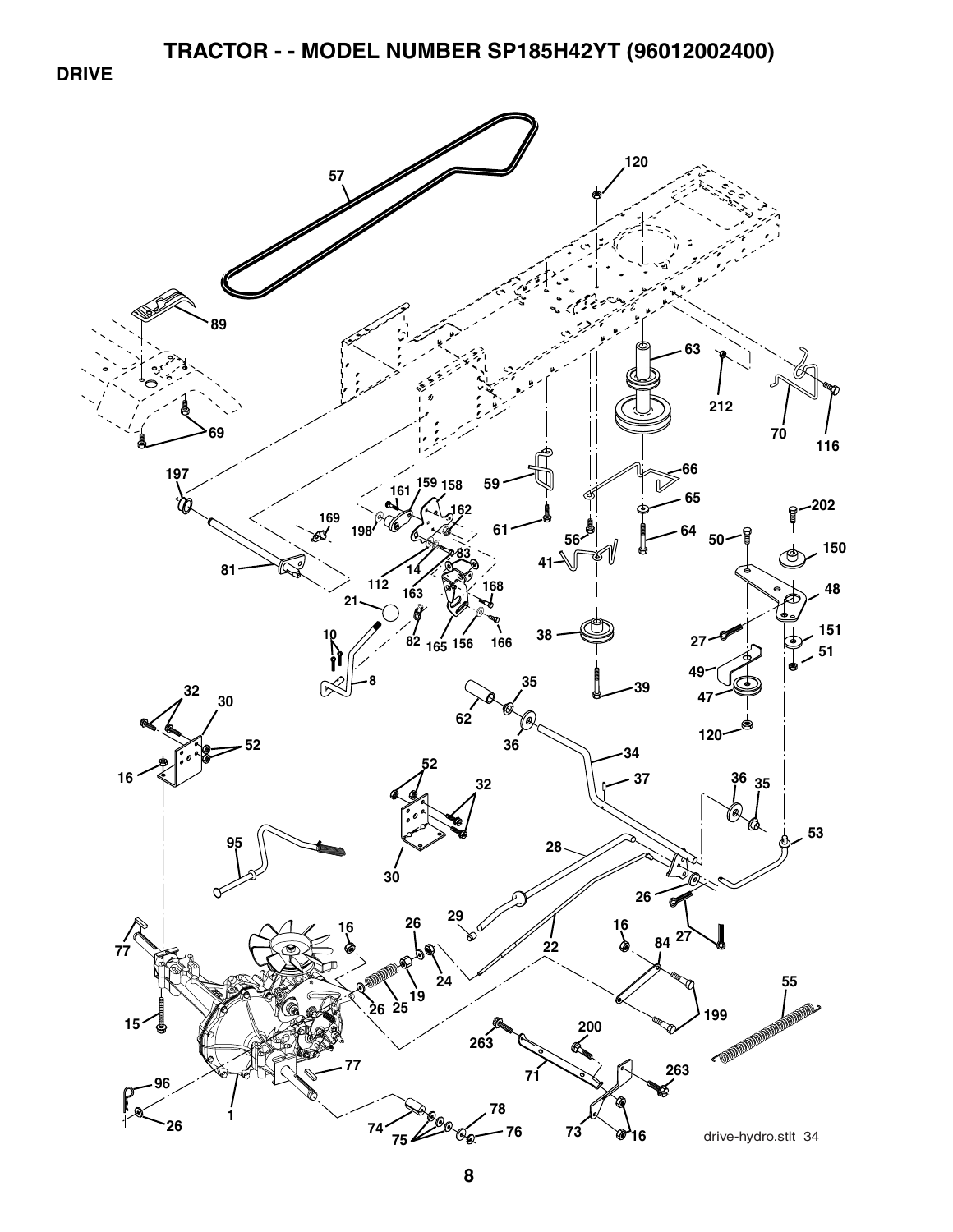#### **DRIVE**

| <b>KEY</b><br>NO. | <b>PART</b><br>NO.   | <b>DESCRIPTION</b>                                                              | <b>KEY</b><br>NO. | <b>PART</b><br>NO.         | <b>DESCRIPTION</b>                                                  |
|-------------------|----------------------|---------------------------------------------------------------------------------|-------------------|----------------------------|---------------------------------------------------------------------|
| 1                 | 222222               | Transaxle Hydro Gear 314-0510<br>(Order Parts From Transaxle Manu-<br>facturer) | 66<br>69<br>70    | 154778<br>142432<br>134683 | Keeper Belt Engine<br>Screw Hex Wsh Hi-Lo 1/4-1/2 unc<br>Guide Belt |
| 8                 | 192502               | <b>Rod Shift</b>                                                                | 71                | 169183                     | Strap Torque Lh Hydro                                               |
| 10                | 76020416             | Pin Cotter 1/8 x 1 CAD                                                          | 73                | 169182                     | Strap Torque Rh Hydro                                               |
| 14                | 10040400             | Washer Lock Hvy Helical                                                         | 74                | 137057                     | Spacer, Axle                                                        |
| 15                | 74490544             | Bolt, Hex FLGHD 5/16-18 Gr. 5                                                   | 75                | 121749X                    | Washer 25/32 x 1-1/4 x 16 Ga.                                       |
| 16                | 73800500             | Nut Lock Hex W/Ins 5/16-18 unc                                                  | 76                | 12000001                   | E-Ring                                                              |
| 19                | 73800600             | Nut Lock Hex W/Wsh 3/8-16 unc                                                   | 77                | 123583X                    | Key, Square                                                         |
| 21                | 106933X              | Knob, Round 1/2-13                                                              | 78                | 121748X                    | Washer 25/32 x 1-5/8 x 16 Ga.                                       |
| 22                | 169498               | Rod, Brake Hydro                                                                | 81                | 165596                     | Shaft Asm. Cross Hydro                                              |
| 24                | 73350600             | Nut                                                                             | 82                | 165711                     | Spring Torsion T/A                                                  |
| 25                | 106888X              | Spring, Brake Rod                                                               | 83                | 19171216                   | Washer 17/32 x 3/4 x 16 Ga.                                         |
| 26                | 19131316             | Washer                                                                          | 84                | 169594                     | Link Transaxle                                                      |
| 27                | 76020412             | Pin Cotter 1/8 x 3/4 CAD.                                                       | 89                |                            | 192387X428 Console, Shift                                           |
| 28                | 175765               | Rod, Parking Brake                                                              | 95                | 170201                     | Control Asm Bypass Hydro                                            |
| 29                | 71673                | Cap, Parking Brake                                                              | 96                | 4497H                      | Retainer Spring 1" Zinc/Cad                                         |
| 30                | 169592               | Bracket, Transaxle                                                              | 112               | 19091210                   | Washer 9/32 x 3/4 x 10 Ga.                                          |
| 32                | 74760512             | Bolt Hex Hd 5/16-18 unc x 3/4                                                   | 116               | 72140608                   | Bolt RDHD SQNK 3/8-16 unc x 1                                       |
| 34                | 175578               | Shaft, Foot Pedal                                                               | 120<br>150        | 73900600                   | Nut Lock Flg 3/8-16 unc                                             |
| 35                | 120183X              | Bearing, Nylon                                                                  | 151               | 175456<br>19133210         | <b>Spacer Retainer</b>                                              |
| 36                | 19211616             | Washer                                                                          | 156               | 166002                     | Washer 13/32 x 2 x 10 Ga.<br>Washer Srrted 5/16 ID x 1.125          |
| 37                | 1572H                | Pin, Roll                                                                       | 158               | 165589                     | <b>Bracket Shift Mount</b>                                          |
| 38                | 179114               | Pulley, Composite                                                               | 159               | 183900                     | <b>Hub Shift</b>                                                    |
| 39                | 72110622             | Bolt Rdhd 3/8-16 unc x 2-3/4 Gr. 5                                              | 161               | 72140406                   | Bolt Rdhd Sqnk 1/4-20 x 3/4 Gr. 5                                   |
| 41                | 175556               | Keeper, Belt Idler                                                              | 162               | 73680400                   | Nut Crownlock 1/4-20 unc                                            |
| 47                | 127783               | Pulley, Idler, V-Groove                                                         | 163               | 74780416                   | Bolt Hex Fin 1/4-20 unc x 1 Gr. 5                                   |
| 48                | 154407               | <b>Bellcrank Clutch Grnd Drv STL</b>                                            | 165               | 165623                     | <b>Bracket Pivot Lever</b>                                          |
| 49<br>50          | 123205X              | Retainer, Belt                                                                  | 166               | 17490510                   | Screw 5/16-18 x 5/8                                                 |
| 51                | 72110612<br>73680600 | Bolt Carr Sh 3/8-16 x 1-1/2 Gr. 5<br>Nut Crownlock 3/8-16 unc                   | 168               | 165492                     | Bolt Shoulder 5/16-18 x .561                                        |
| 52                | 73680500             | Nut Crownlock 5/16-18 unc                                                       | 169               | 165580                     | Plate Fastening Lt                                                  |
| 53                | 105710X              | Link, Clutch                                                                    | 197               | 169613                     | Nyliner Snap-In 5/8" ID                                             |
| 55                | 105709X              | Spring, Return, Clutch                                                          | 198               | 169593                     | Washer Nyl 7/8 ID x .105                                            |
| 56                | 17060620             | Screw 3/8-16 x 1-1/4                                                            | 199               | 169612                     | Bolt Shoulder 5/16-18 unc                                           |
| 57                | 140294               | V-Belt, Ground Drive                                                            | 200               | 72140508                   | Bolt Rdhd Sqnk 5/16-18 unc x 1                                      |
| 59                | 169691               | Keeper, Center Span                                                             | 202               | 72110614                   | Bolt Carr Sh 3/8-16 x 1-3/4 Gr. 5                                   |
| 61                | 17120614             | Screw 3/8-16 x .875                                                             | 212               | 145212                     | Nut Hex flange Lock                                                 |
| 62                | 8883R                | Cover, Pedal                                                                    | 263               | 17000612                   | Screw Hexwsh Thdr 3/8-16 x 3/4                                      |
| 63                | 175410               | Pulley, Engine                                                                  |                   |                            |                                                                     |
| 64                | 173937               | Bolt Hex 7/16-20 x 4 x Gr. 5-1.5 Thr                                            |                   |                            | NOTE: All component dimensions given in U.S. inches                 |
| 65                | 10040700             | Washer                                                                          |                   | 1 inch = $25.4$ mm         |                                                                     |
|                   |                      |                                                                                 |                   |                            |                                                                     |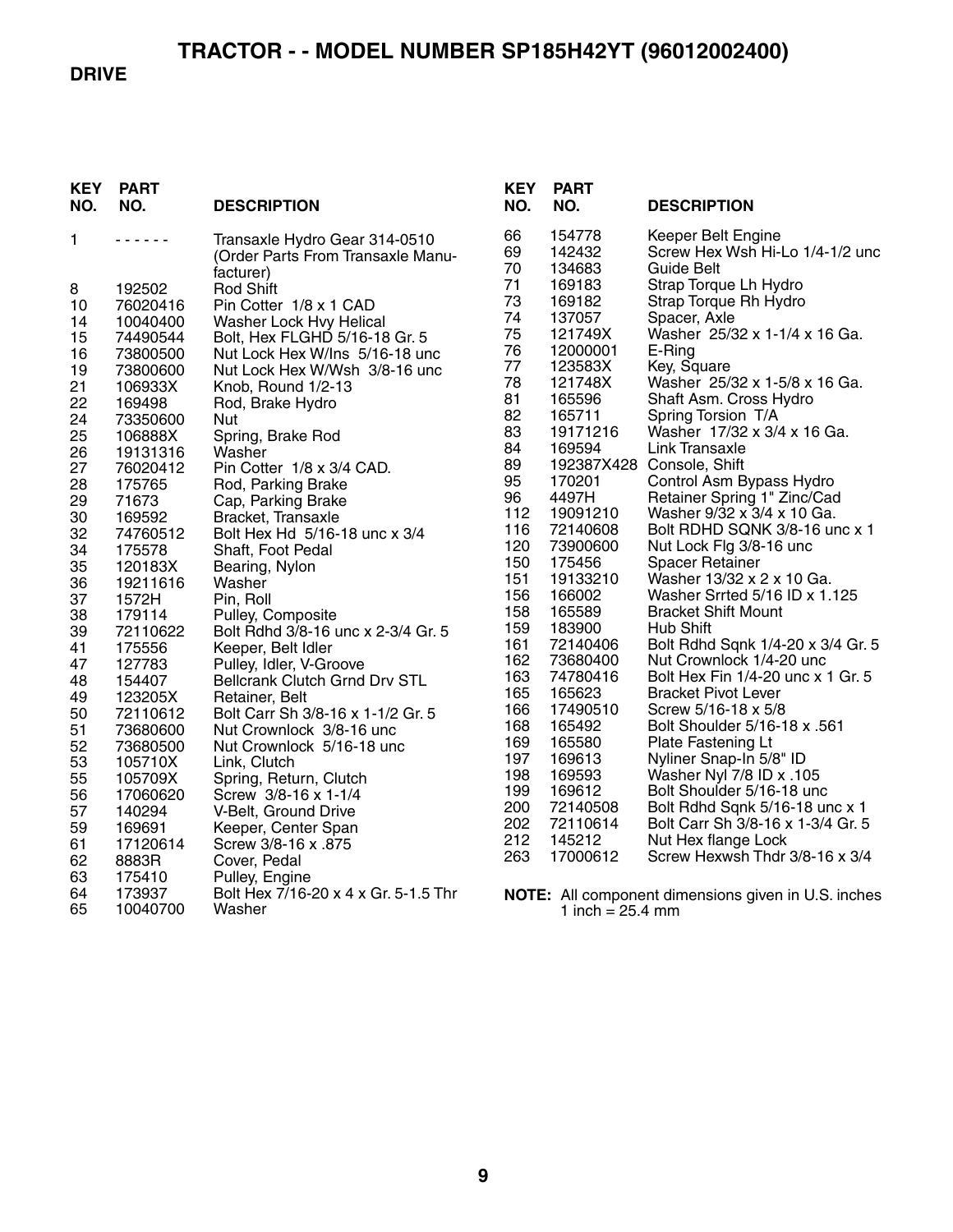## **TRACTOR - - MODEL NUMBER SP185H42YT (96012002400) STEERING ASSEMBLY**

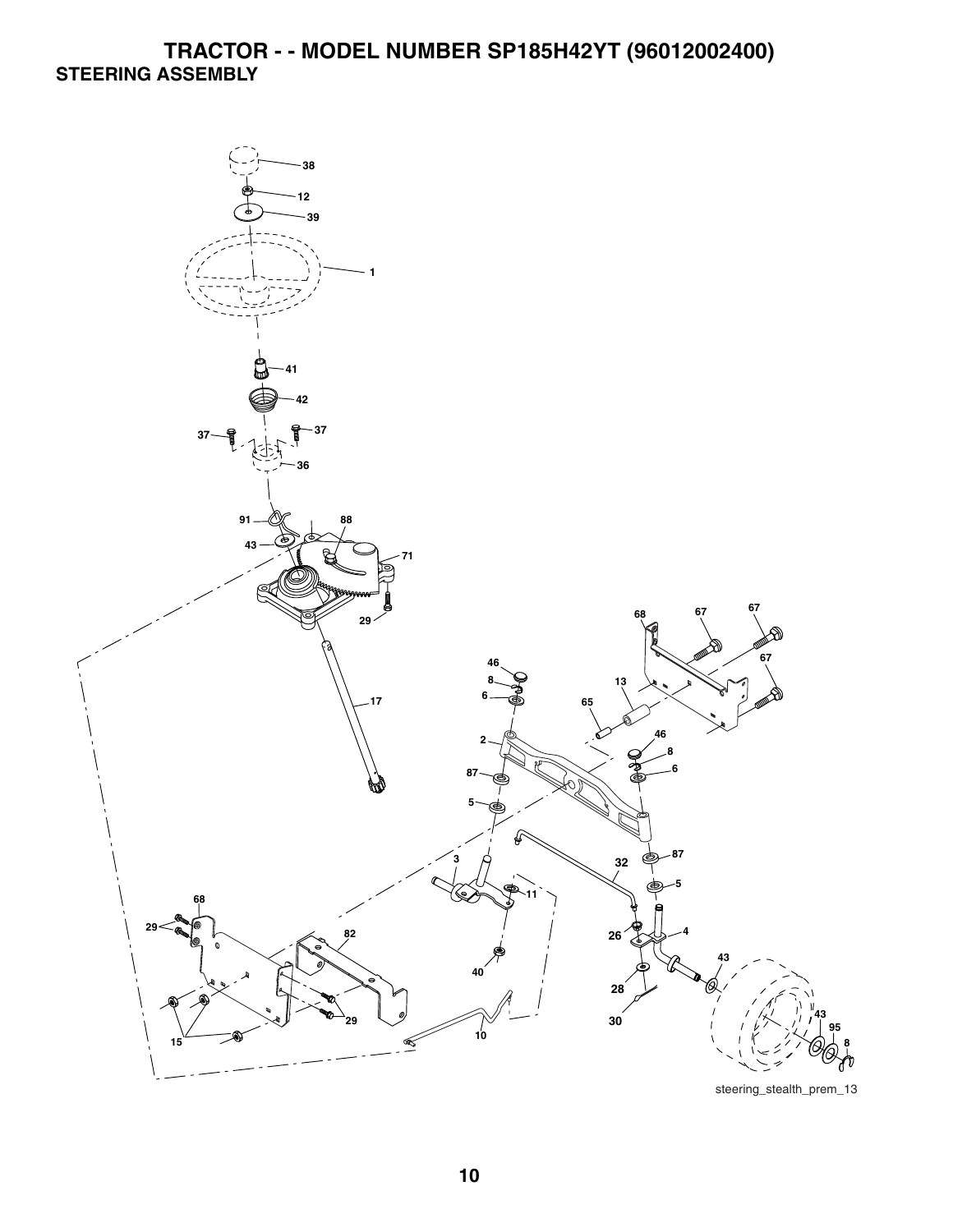**TRACTOR - - MODEL NUMBER SP185H42YT (96012002400) STEERING ASSEMBLY** 

| KEY<br>NO.  | <b>PART</b><br>NO.   | <b>DESCRIPTION</b>                                   |
|-------------|----------------------|------------------------------------------------------|
| 1<br>2<br>3 | 186094X428<br>184706 | <b>Wheel Steering</b><br>Axle Asm Cast Iron LT       |
|             | 169840               | Spindle Asm LH                                       |
| 4           | 169839               | Spindle Asm RH                                       |
| 5<br>6      | 6266H                | Bearing Race Thrust Harden                           |
| 8           | 121748X<br>12000029  | Washer 25/32 x 1-5/8 x 16 Ga.<br>Ring Klip #t5304-75 |
| 10          | 175121               | Link Drag                                            |
| 11          | 10040600             | Washer Lock Hvy Hlcl Spr 3/8                         |
| 12          | 73940800             | Nut Hex Jam Toplock 1/2-20 unf                       |
| 13          | 136518               | Spacer Brg Axle Front                                |
| 15          | 145212               | Nut Hex Flange Lock                                  |
| 17          | 177883               | Shaft Asm Steering                                   |
| 26          | 126847X              | <b>Bushing Link Drag</b>                             |
| 28          | 19131416             | Washer 13/32 x 7/8 x 16 Ga.                          |
| 29<br>30    | 17000612<br>76020412 | Screw 3/8-16 x .75<br>Pin Cotter $1/8 \times 3/4$    |
| 32          | 192757               | Rod Tie                                              |
| 36          | 155105               | <b>Bushing Strg</b>                                  |
| 37          | 152927               | Screw                                                |
| 38          | 186095X428           | Insert Cap Strg Wh                                   |
| 39          | 19183812             | Washer 9/16 ID x 2-3/8 OD 12 Ga.                     |
| 40          | 73540600             | Crownlock nut                                        |
| 41          | 186737               | <b>Adaptor Wheel Strg</b>                            |
| 42          | 163888X428           | Boot Steering Dash                                   |
| 43          | 121749X              | Washer 25/32 x 1 1/4 x 16 Ga.                        |
| 46<br>65    | 121232X<br>160367    | Cap Spindle Fr Top Blk<br><b>Spacer Brace Axle</b>   |
| 67          | 72110618             | Bolt RDHD SQNK 3/8-16 x 2 1/4                        |
| 71          | 175146               | <b>Steering Asm</b>                                  |
| 68          | 169827               | Axle, Brace                                          |
| 82          | 169835               | <b>Bracket Susp Chassis Front</b>                    |
| 87          | 173966               | 14. Washer Flat .781 x 1-1/2 x                       |
| 88          | 175118               | Bolt Shoulder 7/16-20 unc                            |
| 91          | 175553               | <b>Clip Steering</b>                                 |
| 95          | 188967               | Washer Harden .739 x 1.637 x 060                     |

**NOTE:** All component dimensions given in U.S. inches 1 inch =  $25.4 \, \text{mm}$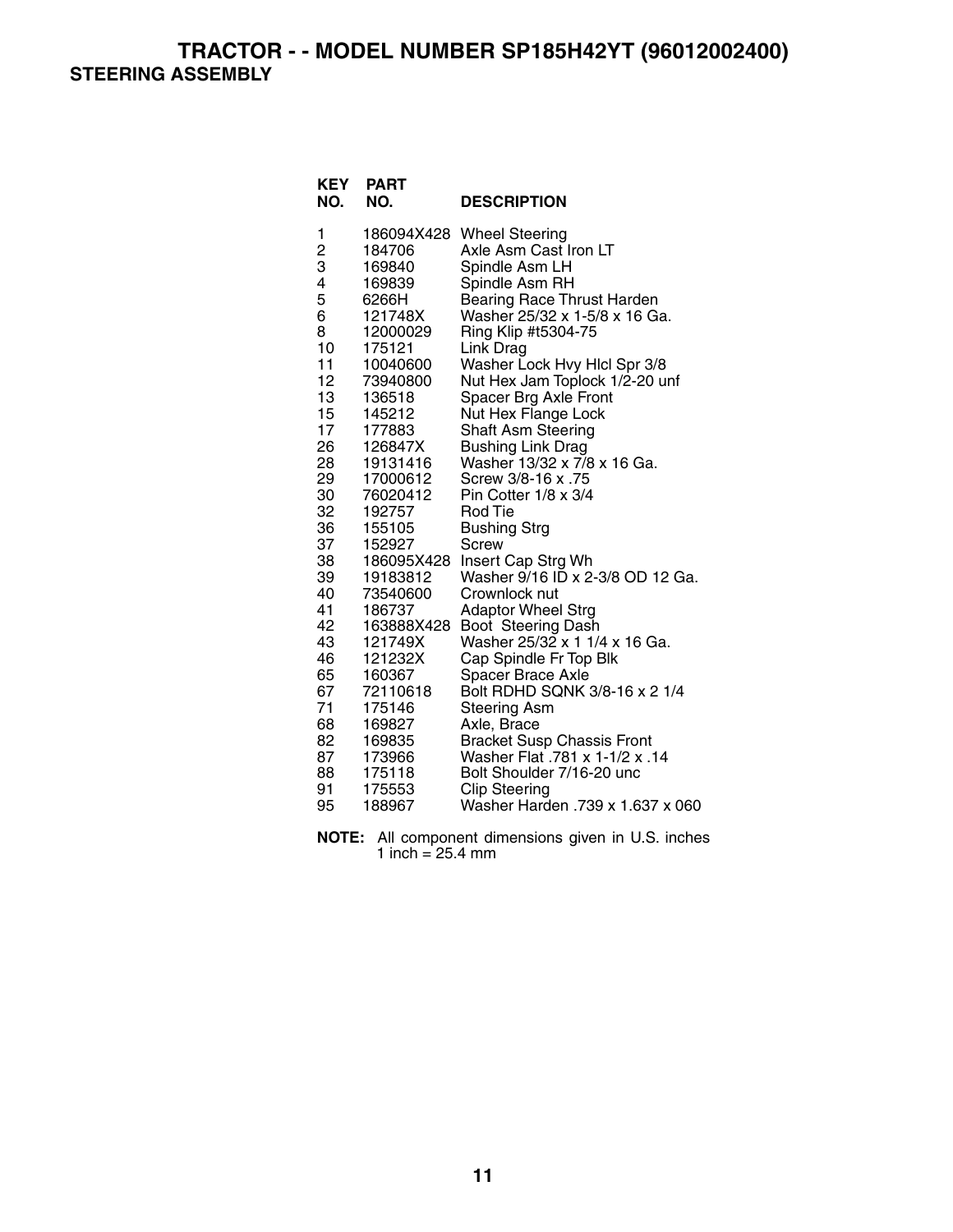**TRACTOR - - MODEL NUMBER SP185H42YT (96012002400) SEAT ASSEMBLY** 



seat\_lt.knob\_14

| <b>KEY</b><br>NO.                                 | <b>PART</b><br>NO.                                                                                                              | <b>DESCRIPTION</b>                                                                                                                                                                                                                                                                                 | <b>KEY</b><br>NO.                                  | <b>PART</b><br>NO.                                                                                | <b>DESCRIPTION</b>                                                                                                                                                                                                                                                                                      |
|---------------------------------------------------|---------------------------------------------------------------------------------------------------------------------------------|----------------------------------------------------------------------------------------------------------------------------------------------------------------------------------------------------------------------------------------------------------------------------------------------------|----------------------------------------------------|---------------------------------------------------------------------------------------------------|---------------------------------------------------------------------------------------------------------------------------------------------------------------------------------------------------------------------------------------------------------------------------------------------------------|
| 2<br>3<br>4<br>5<br>6<br>8<br>9<br>10<br>11<br>12 | 188706<br>180166<br>71110616<br>19131610<br>145006<br>73800600<br>124181X<br>17000616<br>19131614<br>180186<br>166369<br>174648 | Seat<br><b>Bracket Pivot Fender</b><br>Bolt Fin Hex 3/8-16 unc x 1<br>Washer 13/32 x 1 x 10 Ga.<br>Clip Push-In<br>Nut Hex w/Ins. 3/8-16 unc<br>Spring Seat Cprsn 2 250 Blk Zi<br>Screw 3/8-16 x 1.5 Smgml<br>Washer 13/32 x 1 x 14 Ga.<br>Pan Seat<br>Knob Seat<br><b>Bracket Mounting Switch</b> | 14<br>15<br>16<br>17<br>18<br>21<br>22<br>24<br>25 | 72050412<br>121249X<br>123740X<br>123976X<br>124238X<br>171852<br>73800500<br>19171912<br>127018X | Bolt Rdhd Sqnk 1/4-20 x 1-1/2<br>Spacer Split 28x 88<br>Spring Cprsn<br>Nut Lock 1/4 Lge Flg Gr. 5 Zinc<br>Cap Spring<br>Bolt Shoulder 5/16-18 unc<br>Nut Hex Lock W/Ins 5/16-18<br>Washer 17/32 x 1-3/16 x 12 Ga.<br>Bolt Shoulder 5/16-18 x 62<br>NOTE: All component dimensions given in U.S. inches |
| 13                                                | 121248X                                                                                                                         | Bushing Snap Blk Nyl 50 ld                                                                                                                                                                                                                                                                         |                                                    | 1 inch = $25.4$ mm                                                                                |                                                                                                                                                                                                                                                                                                         |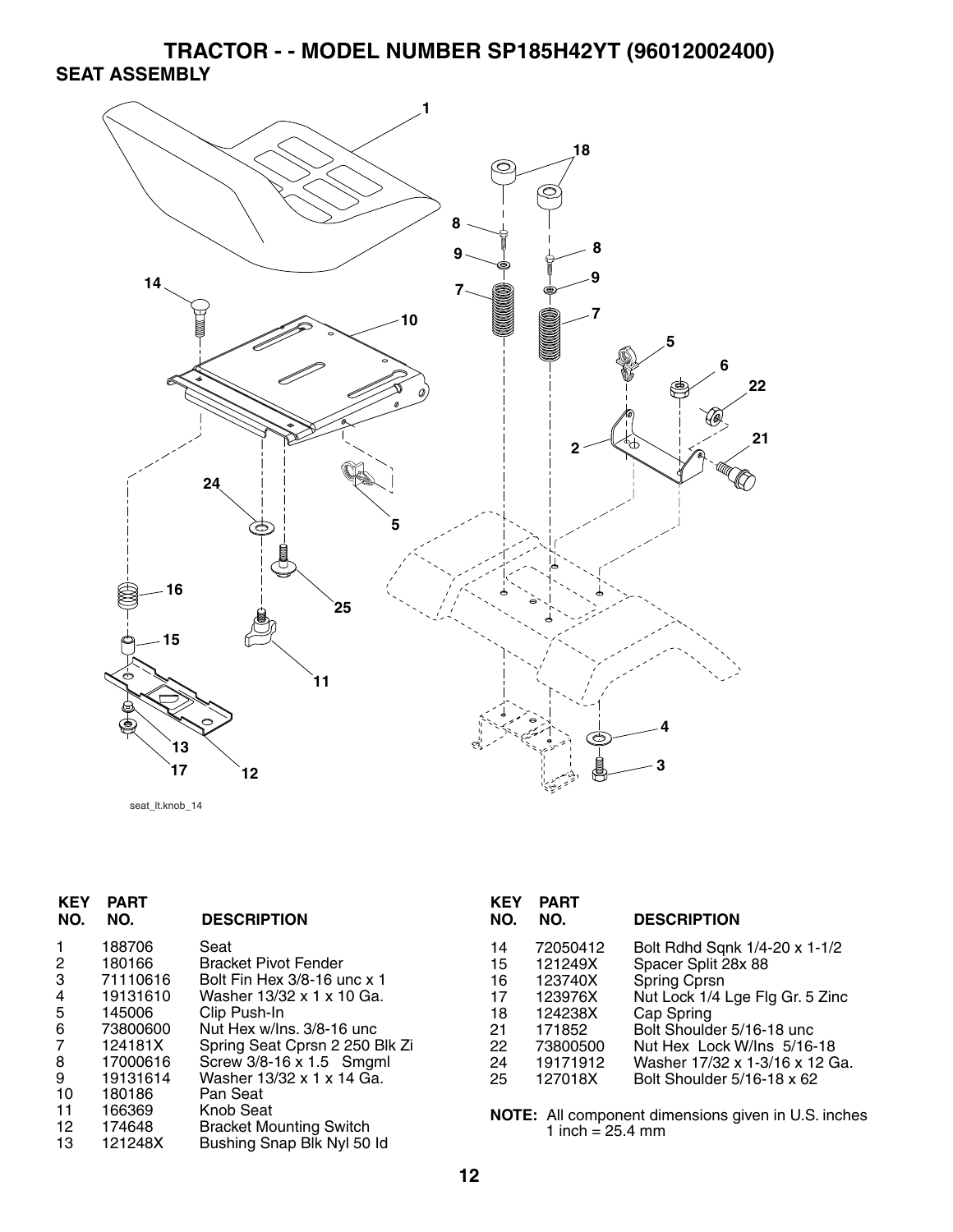### **ENGINE**



| Screw 10 x 3/4 Single Lead Hex          |
|-----------------------------------------|
|                                         |
| (Order Parts from Engine Mfg.)          |
|                                         |
|                                         |
|                                         |
| Shield, Browning/Debris Guard           |
|                                         |
|                                         |
|                                         |
|                                         |
|                                         |
|                                         |
|                                         |
|                                         |
| 13<br>Screw Hex Wsh Thdrol 3/8-16 x 3/4 |
|                                         |

| 62 | 10010500 | <b>Washer Split</b>            |
|----|----------|--------------------------------|
| 72 | 71070512 | Screw Hex Hd Cap 5/16-18 x 3/4 |
| 78 | 17060620 | Screw 3/8-16 x 1-1/4           |
| 81 | 73510400 | Nut Keps Hex 1/4-20 unc        |

**NOTE:** All component dimensions given in U.S. inches 1 inch = 25.4 mm

For engine service and replacement parts, call the toll free number for your engine manufacturer listed below:

| <b>Briggs &amp; Stratton</b> | 1-800-233-3723 |
|------------------------------|----------------|
| Kohler Co.                   | 1-800-544-2444 |
| <b>Tecumseh Products</b>     | 1-800-558-5402 |
| Honda Engines                | 1-800-426-7701 |
| Kawasaki                     | 1-949-460-5688 |
|                              |                |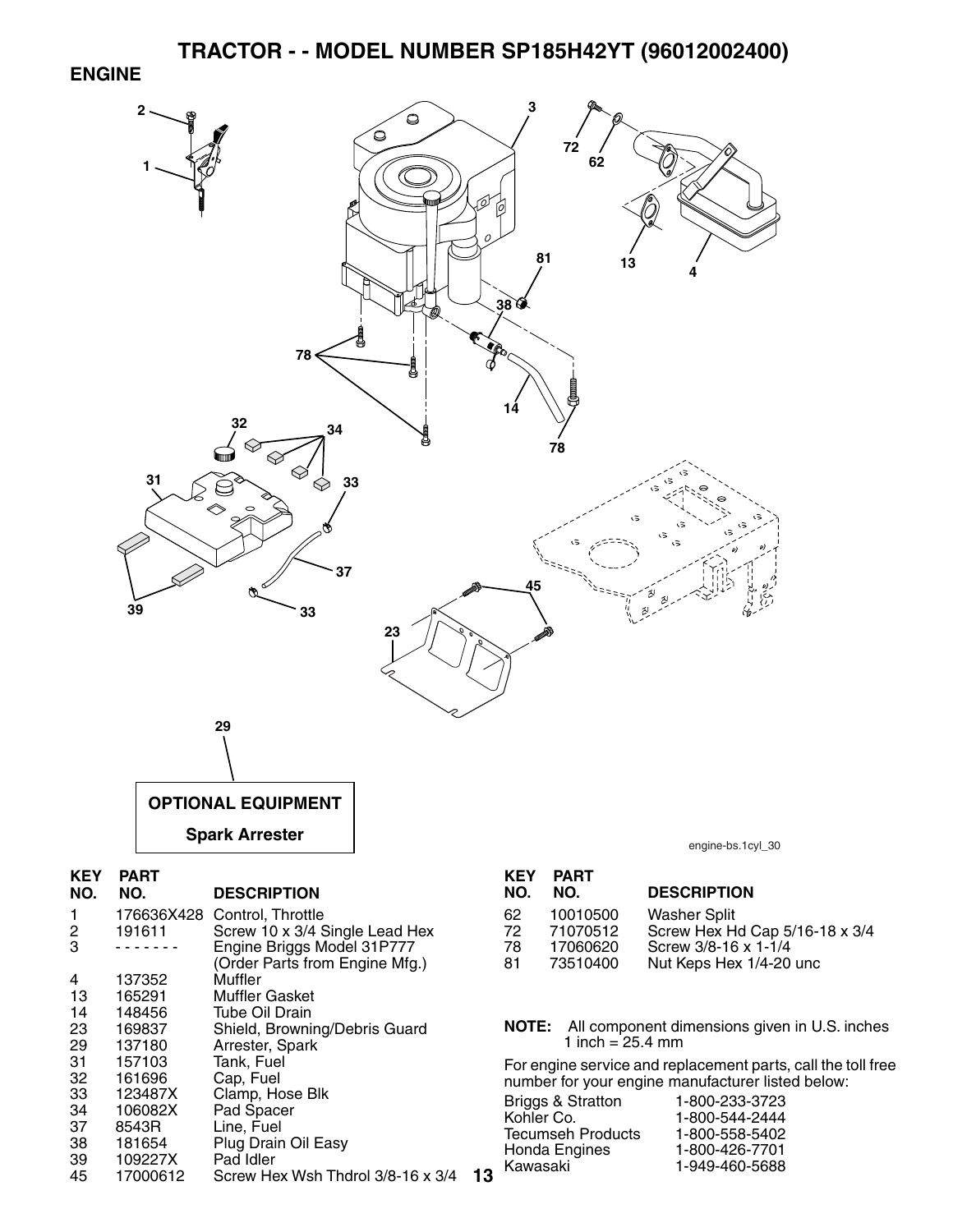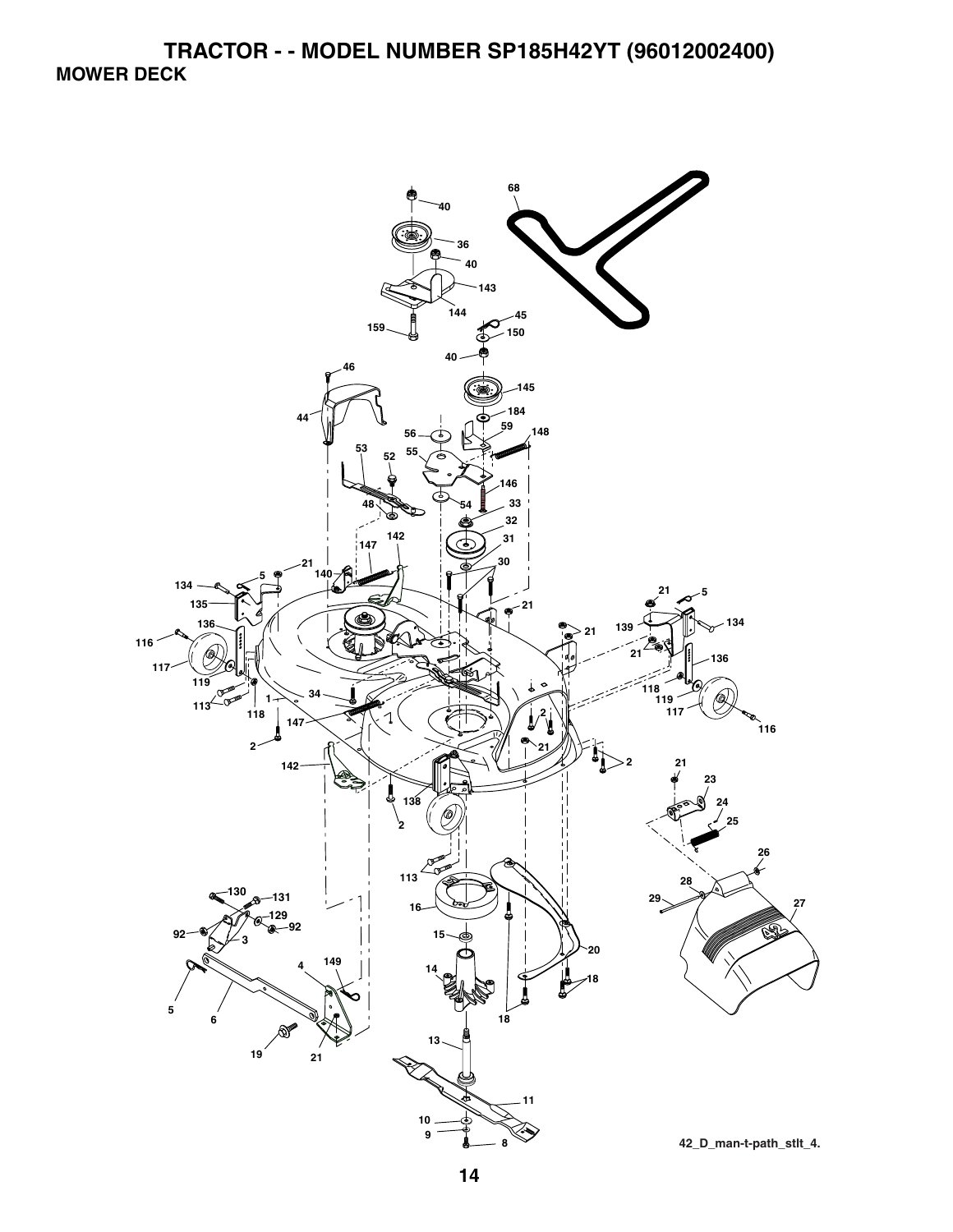## **TRACTOR - - MODEL NUMBER SP185H42YT (96012002400) MOWER DECK**

| <b>KEY</b><br>NO. | <b>PART</b><br>NO. | <b>DESCRIPTION</b>                   | <b>KEY</b><br>NO.        | <b>PART</b><br>NO.         | <b>DESCRIPTION</b>                                         |
|-------------------|--------------------|--------------------------------------|--------------------------|----------------------------|------------------------------------------------------------|
| 1                 | 182032             | Mower Deck Assembly, 42"             | 53                       | 184907                     | Arm Assembly, Pad, Brake                                   |
| 2                 | 72140506           | Bolt                                 | 54                       | 178515                     | Washer, Hardened                                           |
| 3                 | 138017             | Bracket Asm Fr. Sway Bar 3/42        | 55                       | 155046                     | Arm, Idler                                                 |
| 4                 | 165460             | Bracket Asm Deck 42" Sway Bar        | 56                       | 165723                     | Spacer, Retainer                                           |
| 5                 | 4939M              | <b>Retainer Spring</b>               | 59                       | 141043                     | <b>Guard TUV Idler</b>                                     |
| 6                 | 178024             | <b>Bar Sway Deck</b>                 | 68                       | 144959                     | V-Belt, 42" Mower                                          |
| 8                 | 850857             | Bolt 3/8-24 x 1.25 Gr. 8 patched     | 92                       | 73800600                   | Nut Lock Hex w/Ins 3/8-16 unc                              |
| 9                 | 10030600           | Washer, Lock                         | 113                      | 17000510                   | Screw 5/16-18                                              |
| 10                | 140296             | Washer, Hardened                     | 116                      | 4898H                      | Bolt, Shoulder                                             |
|                   |                    | (The following Blades are available) | 117                      | 188606                     | Wheel, Gauge                                               |
| 11                | 138971             | Blade Mower 42" Hi-Lift (for bagging | 118                      | 73930600                   | Nut Centerlock 3/8-16                                      |
|                   |                    | and discharging)                     | 119                      | 19121414                   | Washer 3/8 x 7/8 x 14 Ga.                                  |
| - -               | 134149             | Blade, Mulching 42" Std (for mulch-  | 129                      | 19131312                   | Washer 13/32 x 13/16 x 12 Ga.                              |
|                   |                    | ing mowers only)                     | 130                      | 74780616                   | Bolt Fin Hex 3/8-16 unc x 1 Gr. 5                          |
| $ -$              | 139775             | Blade Mulching 42" Premium (For      | 131                      | 72140608                   | Bolt Rdhd Sqnk 3/8-16 unc x 1                              |
|                   |                    | better wear when mulching)           | 134                      | 156941                     | <b>Pin Head Rivet</b>                                      |
| 13                | 137645             | Shaft Assembly, Mandrel, Vented      | 135                      | 159765                     | Bracket Asm. Whl Ga. R LH                                  |
| 14                | 128774             | Housing, Mandrel, Vented             | 136                      | 155986                     | Bar Adjusting Gauge Wheel                                  |
| 15                | 110485X            | Bearing, Ball, Mandrel               | 138                      | 159763                     | Bracket Asm Whl Ga. R RH                                   |
| 16                | 174493             | Stripper, Mandrel Deck               | 139<br>140               | 159767<br>159768           | Bracket Asm. Whi Ga. F RH<br>Bracket Asm Whl Ga. F LH      |
| 18<br>19          | 72140505           | Bolt, Carriage 5/16-18 x 5/8         | 142                      | 165890                     |                                                            |
| 20                | 132827<br>159770   | Bolt, Shoulder                       | 143                      | 157109                     | Arm Spring Brake Mower<br>Bracket Arm Idler 42"            |
| 21                | 73680500           | Baffle, Vortex<br><b>Nut</b>         | 144                      | 158634                     | Keeper Belt 42" Clutch Cable                               |
| 23                | 177563             | Bracket, Deflector Mower 42"         | 145                      | 165888                     | Pulley Idler Flat                                          |
| 24                | 105304X            | Cap, Sleeve 80 x 112 Blk Mower       | 146                      | 171977                     | <b>Bolt Carriage Idler</b>                                 |
| 25                | 123713X            | Spring, Torsion, Deflector 2 52      | 147                      | 131335                     | <b>Spring Extension</b>                                    |
| 26                | 110452X            | Nut, Push Phos & Oil                 | 148                      | 169022                     | Spring Return Idler                                        |
| 27                |                    | 130968X428 Shield, Deflector 42" Blk | 149                      | 165898                     | <b>Retainer Spring Yellow</b>                              |
| 28                | 19111016           | Washer 11/32 x 5/8 x 16 Ga.          | 150                      | 19091210                   | Washer 9/32 x 3/4 x 10 Ga.                                 |
| 29                | 131491             | Rod, Hinge 42" 6 75 W/G              | 159                      | 72140614                   | Bolt Rdhd Sqn 3/8-16 unc x 1-3/4                           |
| 30                | 173984             | <b>Screw Thdrol</b>                  | 184                      | 19131410                   | Washer 13/32 x 7/8 x 10 Ga.                                |
| 31                | 187690             | Washer, Spacer Mower Vented          | $\sim$ $-$               | 130794                     | Mandrel Assembly (Includes Hous-                           |
| 32                | 153535             | Pulley, Mandrel                      |                          |                            | ing Shaft and Shaft Hardware Only                          |
| 33                | 178342             | Nut, Toplock                         |                          |                            | - Pulley Not Included)                                     |
| 34                | 72110612           | Bolt Carr SH 3/8-16 x 1-1/2 Gr.5     | $\overline{\phantom{a}}$ | 185772                     | Replacement Mower, Complete                                |
| 36                | 131494             | Pulley, Idler, Flat                  |                          |                            | (Std. deck Order separately gauge                          |
| 40                | 73900600           | Nut Lock 3/8-16                      |                          |                            | wheel components Key Nos. 116-                             |
| 44                | 140088             | Guard, Mandrel, LH                   |                          |                            | 119)                                                       |
| 45                | 4497H              | Retainer                             |                          |                            |                                                            |
| 46                | 137729             | Screw, Thdrol 1/4-20 x 5/8 T         |                          |                            |                                                            |
| 48                | 133944             | Washer, Hardened                     |                          |                            | <b>NOTE:</b> All component dimensions given in U.S. inches |
| 52                | 139888             | Bolt, Shoulder 5/16-18 unc           |                          | 1 inch = $25.4 \text{ mm}$ |                                                            |